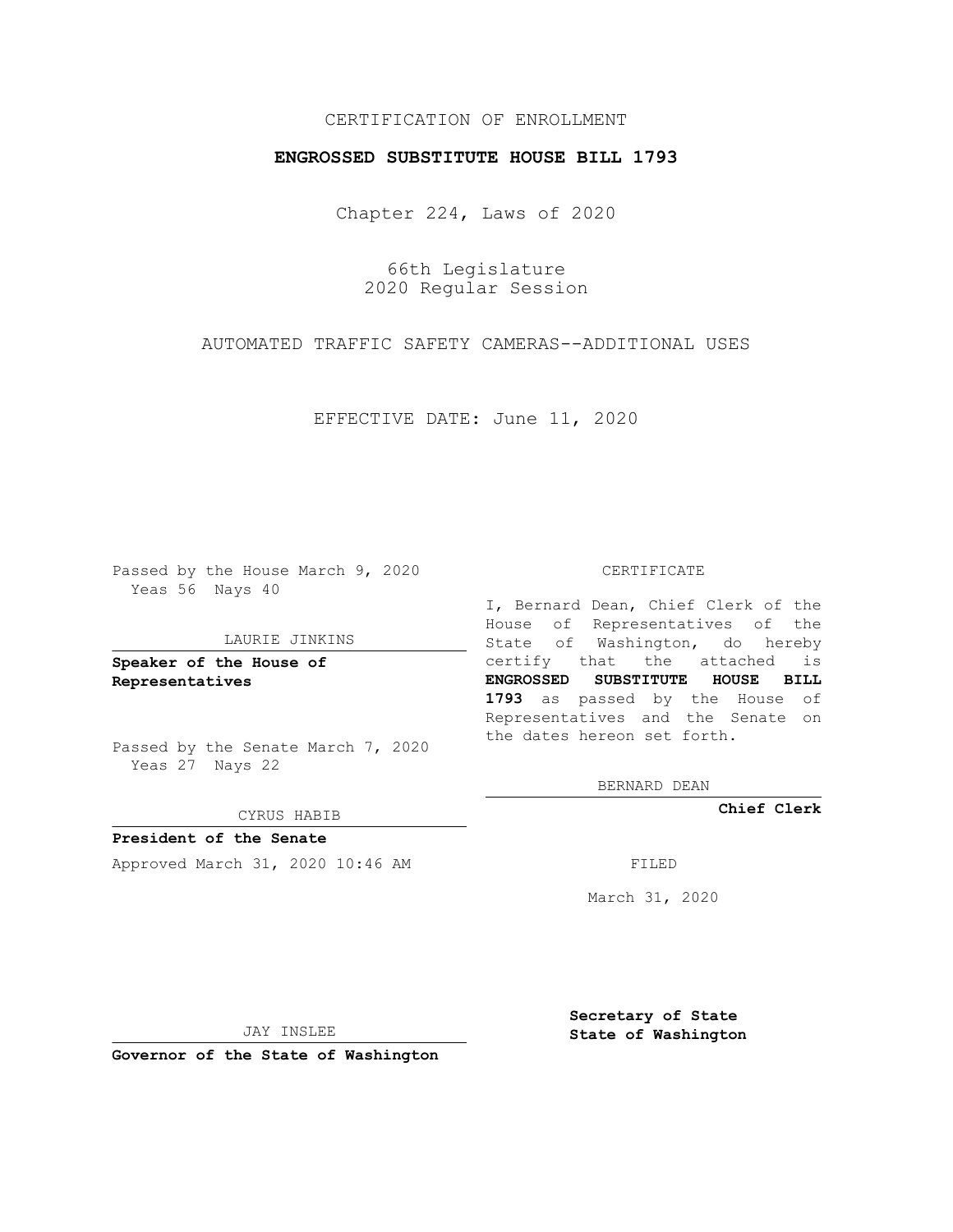### **ENGROSSED SUBSTITUTE HOUSE BILL 1793**

AS AMENDED BY THE SENATE

Passed Legislature - 2020 Regular Session

# **State of Washington 66th Legislature 2019 Regular Session**

**By** House Transportation (originally sponsored by Representatives Fitzgibbon, Pettigrew, Macri, Valdez, Fey, Cody, Senn, Springer, Pollet, and Tarleton)

READ FIRST TIME 03/01/19.

 AN ACT Relating to establishing additional uses for automated traffic safety cameras for traffic congestion reduction and increased safety; amending RCW 46.63.170; adding a new section to chapter 46.68 4 RCW; and providing an expiration date.

5 BE IT ENACTED BY THE LEGISLATURE OF THE STATE OF WASHINGTON:

6 **Sec. 1.** RCW 46.63.170 and 2015 3rd sp.s. c 44 s 406 are each 7 amended to read as follows:

8 (1) The use of automated traffic safety cameras for issuance of 9 notices of infraction is subject to the following requirements:

10 (a) ((The)) Except for proposed locations used solely for the pilot program purposes permitted under subsection (6) of this 12 section, the appropriate local legislative authority must prepare an analysis of the locations within the jurisdiction where automated traffic safety cameras are proposed to be located: (i) Before enacting an ordinance allowing for the initial use of automated traffic safety cameras; and (ii) before adding additional cameras or relocating any existing camera to a new location within the jurisdiction. Automated traffic safety cameras may be used to detect one or more of the following: Stoplight, railroad crossing, or school 20 speed zone violations;  $((\theta \oplus))$  speed violations subject to (c) of this 21 subsection; or violations included in subsection (6) of this section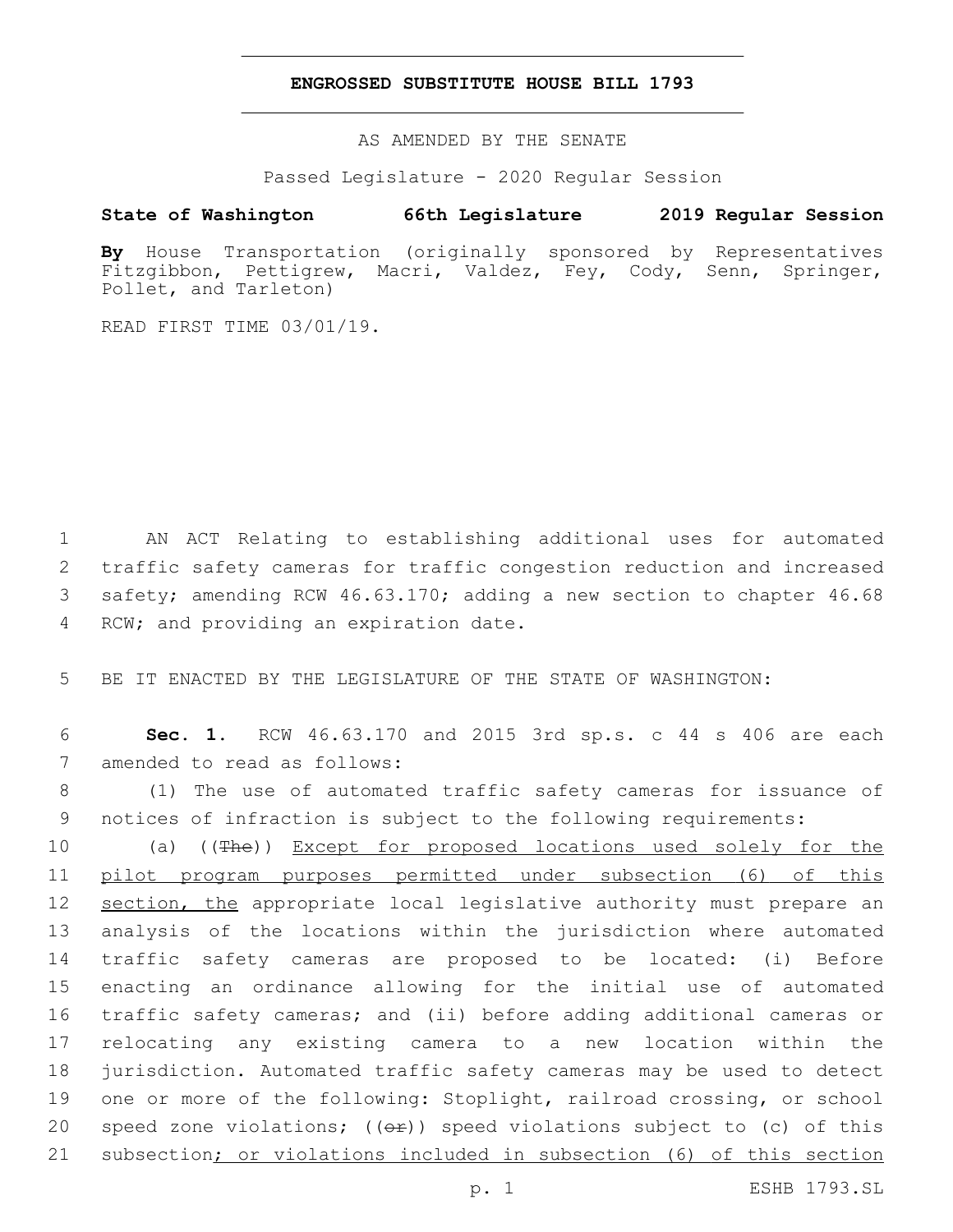for the duration of the pilot program authorized under subsection (6) 2 of this section. At a minimum, the local ordinance must contain the restrictions described in this section and provisions for public notice and signage. Cities and counties using automated traffic safety cameras before July 24, 2005, are subject to the restrictions described in this section, but are not required to enact an authorizing ordinance. Beginning one year after June 7, 2012, cities and counties using automated traffic safety cameras must post an annual report of the number of traffic accidents that occurred at each location where an automated traffic safety camera is located as well as the number of notices of infraction issued for each camera and any other relevant information about the automated traffic safety cameras that the city or county deems appropriate on the city's or 14 county's web site.

 (b) Except as provided in (c) of this subsection and subsection 16 (6) of this section, use of automated traffic safety cameras is restricted to the following locations only: (i) Intersections of two 18 or more arterials with traffic control signals that have yellow change interval durations in accordance with RCW 47.36.022, which interval durations may not be reduced after placement of the camera; (ii) railroad crossings; and (iii) school speed zones.

 (c) Any city west of the Cascade mountains with a population of more than one hundred ninety-five thousand located in a county with a population of fewer than one million five hundred thousand may operate an automated traffic safety camera to detect speed violations 26 subject to the following limitations:

 (i) A city may only operate one such automated traffic safety 28 camera within its respective jurisdiction; and

 (ii) The use and location of the automated traffic safety camera must have first been authorized by the Washington state legislature 31 as a pilot project for at least one full year.

 (d) Automated traffic safety cameras may only take pictures of the vehicle and vehicle license plate and only while an infraction is occurring. The picture must not reveal the face of the driver or of passengers in the vehicle. The primary purpose of camera placement is to take pictures of the vehicle and vehicle license plate when an infraction is occurring. Cities and counties shall consider installing cameras in a manner that minimizes the impact of camera 39 flash on drivers.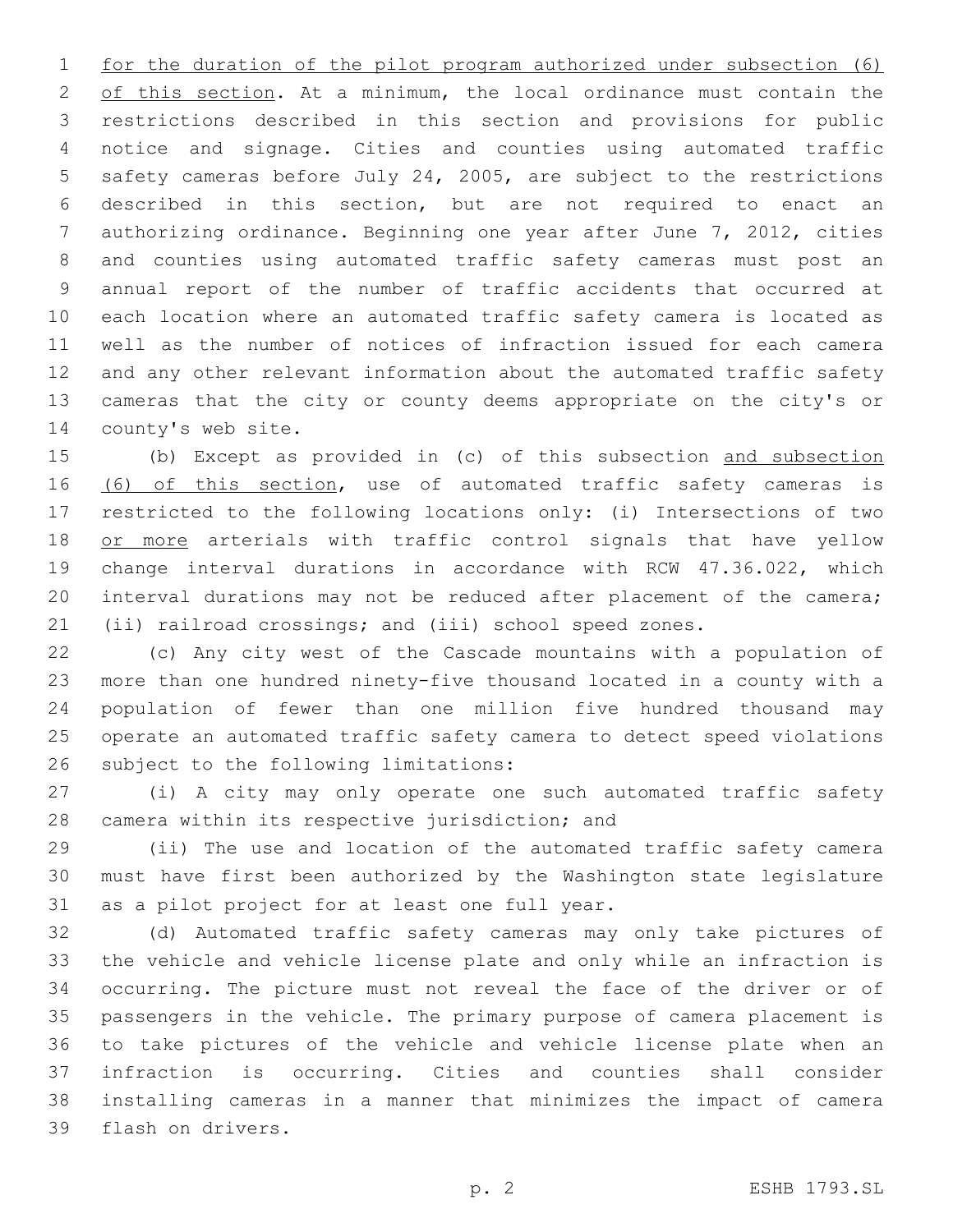(e) A notice of infraction must be mailed to the registered owner of the vehicle within fourteen days of the violation, or to the renter of a vehicle within fourteen days of establishing the renter's name and address under subsection (3)(a) of this section. The law enforcement officer issuing the notice of infraction shall include with it a certificate or facsimile thereof, based upon inspection of photographs, microphotographs, or electronic images produced by an automated traffic safety camera, stating the facts supporting the notice of infraction. This certificate or facsimile is prima facie evidence of the facts contained in it and is admissible in a proceeding charging a violation under this chapter. The photographs, microphotographs, or electronic images evidencing the violation must be available for inspection and admission into evidence in a proceeding to adjudicate the liability for the infraction. A person receiving a notice of infraction based on evidence detected by an automated traffic safety camera may respond to the notice by mail.

 (f) The registered owner of a vehicle is responsible for an infraction under RCW 46.63.030(1)(d) unless the registered owner overcomes the presumption in RCW 46.63.075, or, in the case of a rental car business, satisfies the conditions under subsection (3) of 21 this section. If appropriate under the circumstances, a renter identified under subsection (3)(a) of this section is responsible for 23 an infraction.

 (g) Notwithstanding any other provision of law, all photographs, 25 microphotographs, or electronic images, or any other personally 26 identifying data prepared under this section are for the exclusive use of law enforcement in the discharge of duties under this section and are not open to the public and may not be used in a court in a pending action or proceeding unless the action or proceeding relates to a violation under this section. No photograph, microphotograph, or electronic image, or any other personally identifying data may be used for any purpose other than enforcement of violations under this section nor retained longer than necessary to enforce this section.

 (h) All locations where an automated traffic safety camera is used must be clearly marked at least thirty days prior to activation of the camera by placing signs in locations that clearly indicate to a driver that he or she is entering a zone where traffic laws are enforced by an automated traffic safety camera. Signs placed in automated traffic safety camera locations after June 7, 2012, must follow the specifications and guidelines under the manual of uniform

p. 3 ESHB 1793.SL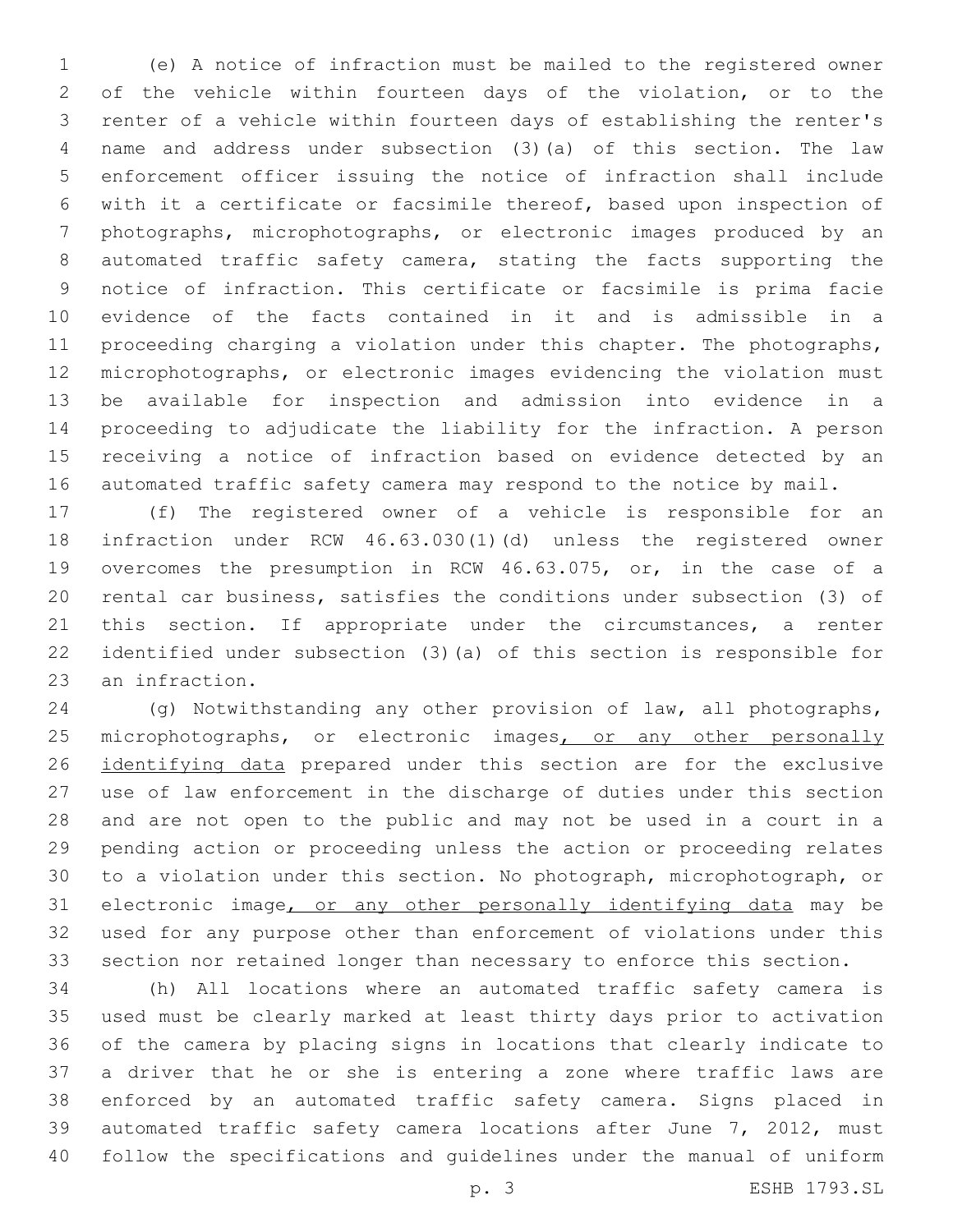traffic control devices for streets and highways as adopted by the department of transportation under chapter 47.36 RCW.

 (i) If a county or city has established an authorized automated traffic safety camera program under this section, the compensation paid to the manufacturer or vendor of the equipment used must be based only upon the value of the equipment and services provided or rendered in support of the system, and may not be based upon a portion of the fine or civil penalty imposed or the revenue generated 9 by the equipment.

 (2) Infractions detected through the use of automated traffic safety cameras are not part of the registered owner's driving record under RCW 46.52.101 and 46.52.120. Additionally, infractions generated by the use of automated traffic safety cameras under this section shall be processed in the same manner as parking infractions, including for the purposes of RCW 3.50.100, 35.20.220, 46.16A.120, 16 and 46.20.270(2). ((The)) Except as provided otherwise in subsection 17 (6) of this section, the amount of the fine issued for an infraction generated through the use of an automated traffic safety camera shall not exceed the amount of a fine issued for other parking infractions within the jurisdiction. However, the amount of the fine issued for a traffic control signal violation detected through the use of an automated traffic safety camera shall not exceed the monetary penalty for a violation of RCW 46.61.050 as provided under RCW 46.63.110, 24 including all applicable statutory assessments.

 (3) If the registered owner of the vehicle is a rental car business, the law enforcement agency shall, before a notice of infraction being issued under this section, provide a written notice to the rental car business that a notice of infraction may be issued to the rental car business if the rental car business does not, within eighteen days of receiving the written notice, provide to the 31 issuing agency by return mail:

 (a) A statement under oath stating the name and known mailing address of the individual driving or renting the vehicle when the 34 infraction occurred; or

 (b) A statement under oath that the business is unable to determine who was driving or renting the vehicle at the time the infraction occurred because the vehicle was stolen at the time of the infraction. A statement provided under this subsection must be accompanied by a copy of a filed police report regarding the vehicle 40 theft; or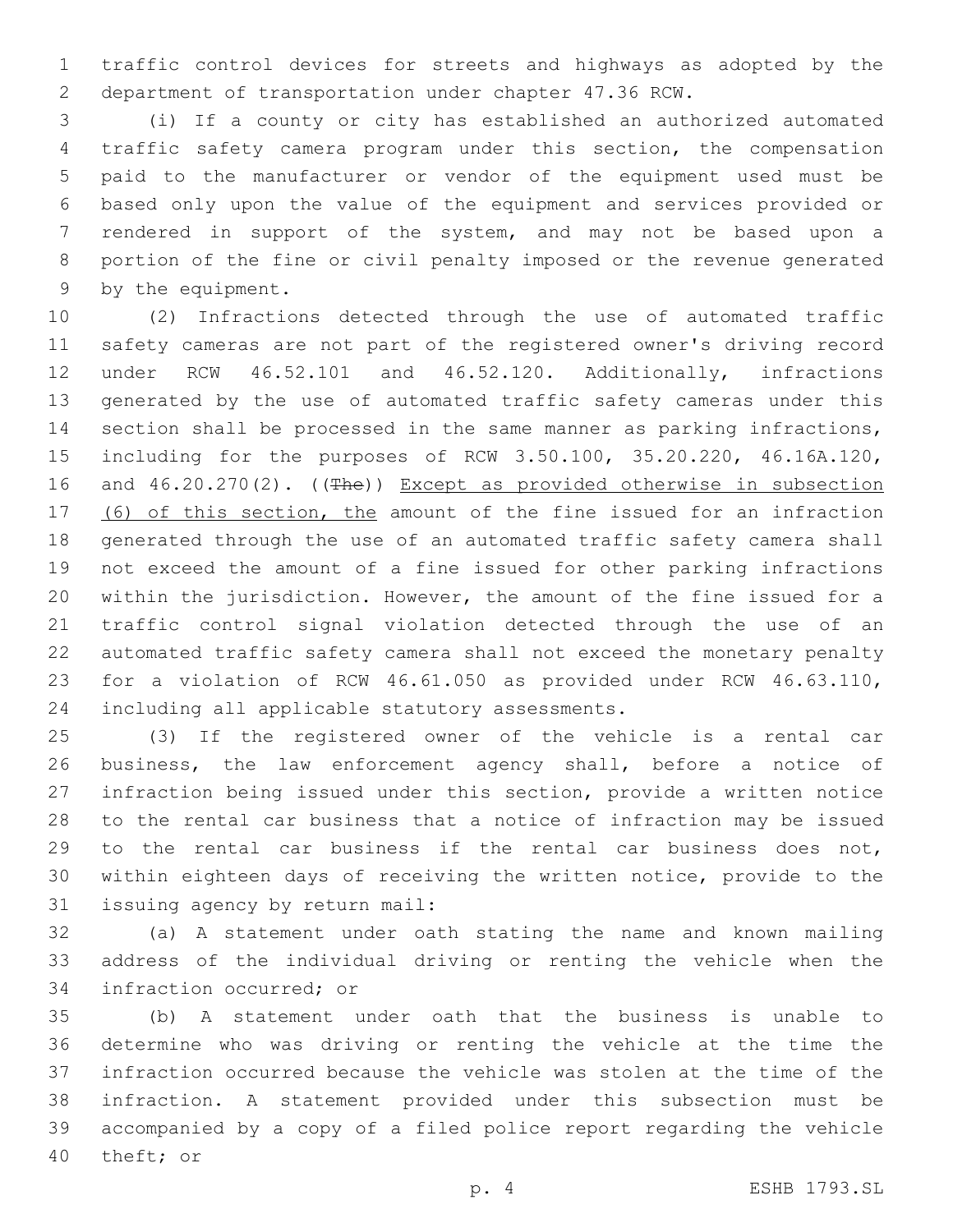(c) In lieu of identifying the vehicle operator, the rental car 2 business may pay the applicable penalty.

 Timely mailing of this statement to the issuing law enforcement agency relieves a rental car business of any liability under this 5 chapter for the notice of infraction.

 (4) Nothing in this section prohibits a law enforcement officer from issuing a notice of traffic infraction to a person in control of 8 a vehicle at the time a violation occurs under RCW 46.63.030(1) (a), (b), or (c).

10 (5)(a) For the purposes of this section, "automated traffic safety camera" means a device that uses a vehicle sensor installed to work in conjunction with an intersection traffic control system, a railroad grade crossing control system, or a speed measuring device, and a camera synchronized to automatically record one or more sequenced photographs, microphotographs, or electronic images of the rear of a motor vehicle at the time the vehicle fails to stop when facing a steady red traffic control signal or an activated railroad grade crossing control signal, or exceeds a speed limit as detected 19 by a speed measuring device.

 (b) For the purposes of the pilot program authorized under 21 subsection (6) of this section, "automated traffic safety camera" also includes a device used to detect stopping at intersection or 23 crosswalk violations; stopping when traffic obstructed violations; public transportation only lane violations; and stopping or traveling 25 in restricted lane violations. The device, including all technology 26 defined under "automated traffic safety camera," must not reveal the 27 face of the driver or the passengers in vehicles, and must not use any facial recognition technology in real time or after capturing any information. If the face of any individual in a crosswalk or otherwise within the frame is incidentally captured, it may not be made available to the public nor used for any purpose including, but not limited to, any law enforcement action, except in a pending action or proceeding related to a violation under this section.

 (6) ((During the 2011-2013 and 2013-2015 fiscal biennia, this 35 section does not apply to automated traffic safety cameras for the purposes of section 216(5), chapter 367, Laws of 2011 and section  $216(6)$ , chapter 306, Laws of 2013.)) (a)(i) A city with a population greater than five hundred thousand may adopt an ordinance creating a pilot program authorizing automated traffic safety cameras to be used to detect one or more of the following violations: Stopping when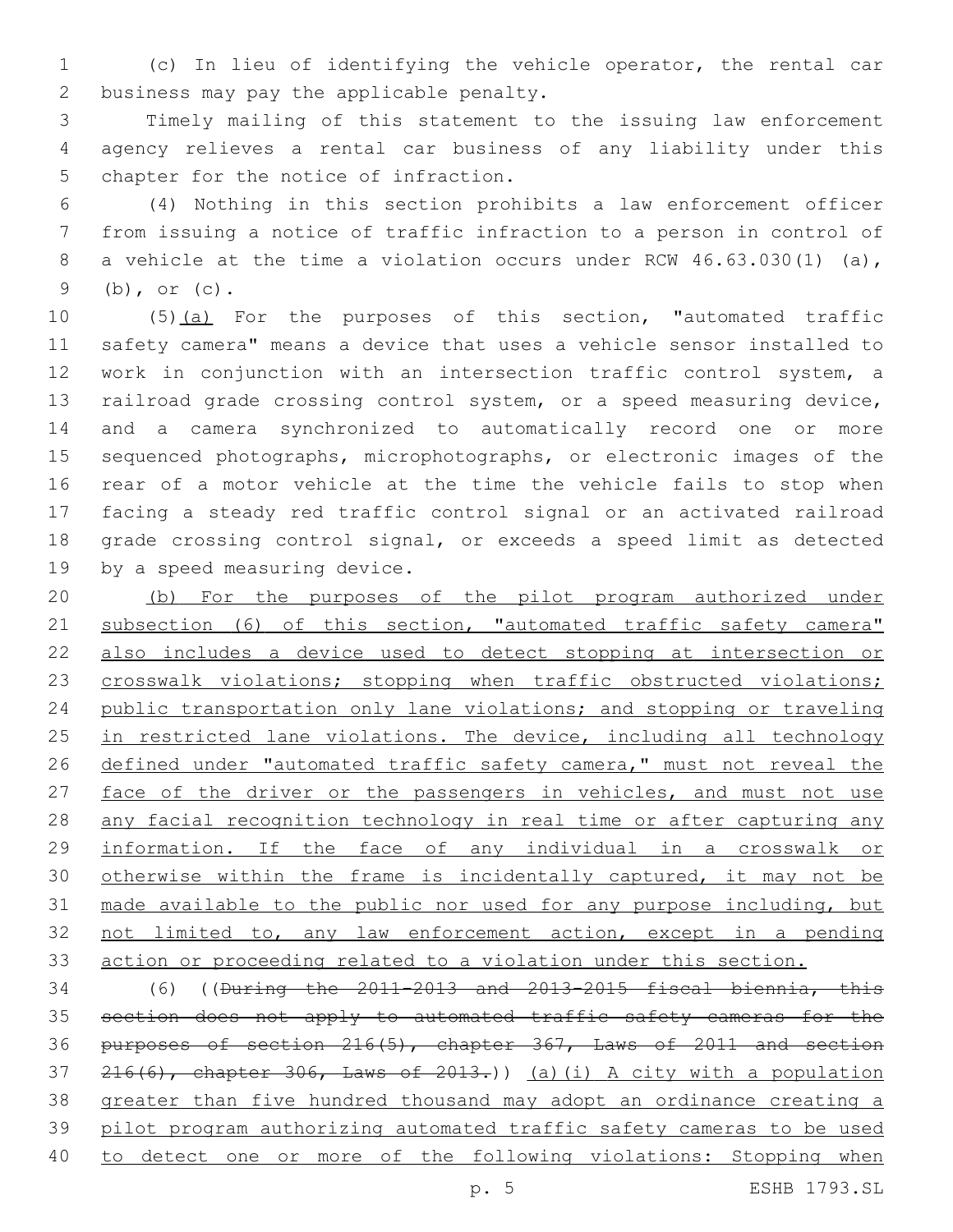traffic obstructed violations; stopping at intersection or crosswalk violations; public transportation only lane violations; and stopping 3 or traveling in restricted lane violations. Under the pilot program, stopping at intersection or crosswalk violations may only be enforced at the twenty intersections where the city would most like to address safety concerns related to stopping at intersection or crosswalk violations. At a minimum, the local ordinance must contain the restrictions described in this section and provisions for public 9 notice and signage.

 (ii) Except where specifically exempted, all of the rules and restrictions applicable to the use of automated traffic safety cameras in this section apply to the use of automated traffic safety 13 cameras in the pilot program established in this subsection (6).

 (iii) As used in this subsection (6), "public transportation 15 vehicle" means any motor vehicle, streetcar, train, trolley vehicle, 16 ferry boat, or any other device, vessel, or vehicle that is owned or operated by a transit authority or an entity providing service on behalf of a transit authority that is used for the purpose of carrying passengers and that operates on established routes. "Transit authority" has the meaning provided in RCW 9.91.025.

 (b) Use of automated traffic safety cameras as authorized in this subsection (6) is restricted to the following locations only: 23 Locations authorized in subsection (1)(b) of this section; and midblock on arterials. Additionally, the use of automated traffic safety cameras as authorized in this subsection (6) is further limited to the following:

 (i) The portion of state and local roadways in downtown areas of the city used for office and commercial activities, as well as retail shopping and support services, and that may include mixed residential uses;

 (ii) The portion of state and local roadways in areas in the city within one-half mile north of the boundary of the area described in (b)(i) of this subsection;

 (iii) Portions of roadway systems in the city that travel into and out of (b)(ii) of this subsection that are designated by the Washington state department of transportation as noninterstate 37 freeways for up to four miles; and

 (iv) Portions of roadway systems in the city connected to the portions of the noninterstate freeways identified in (b)(iii) of this subsection that are designated by the Washington state department of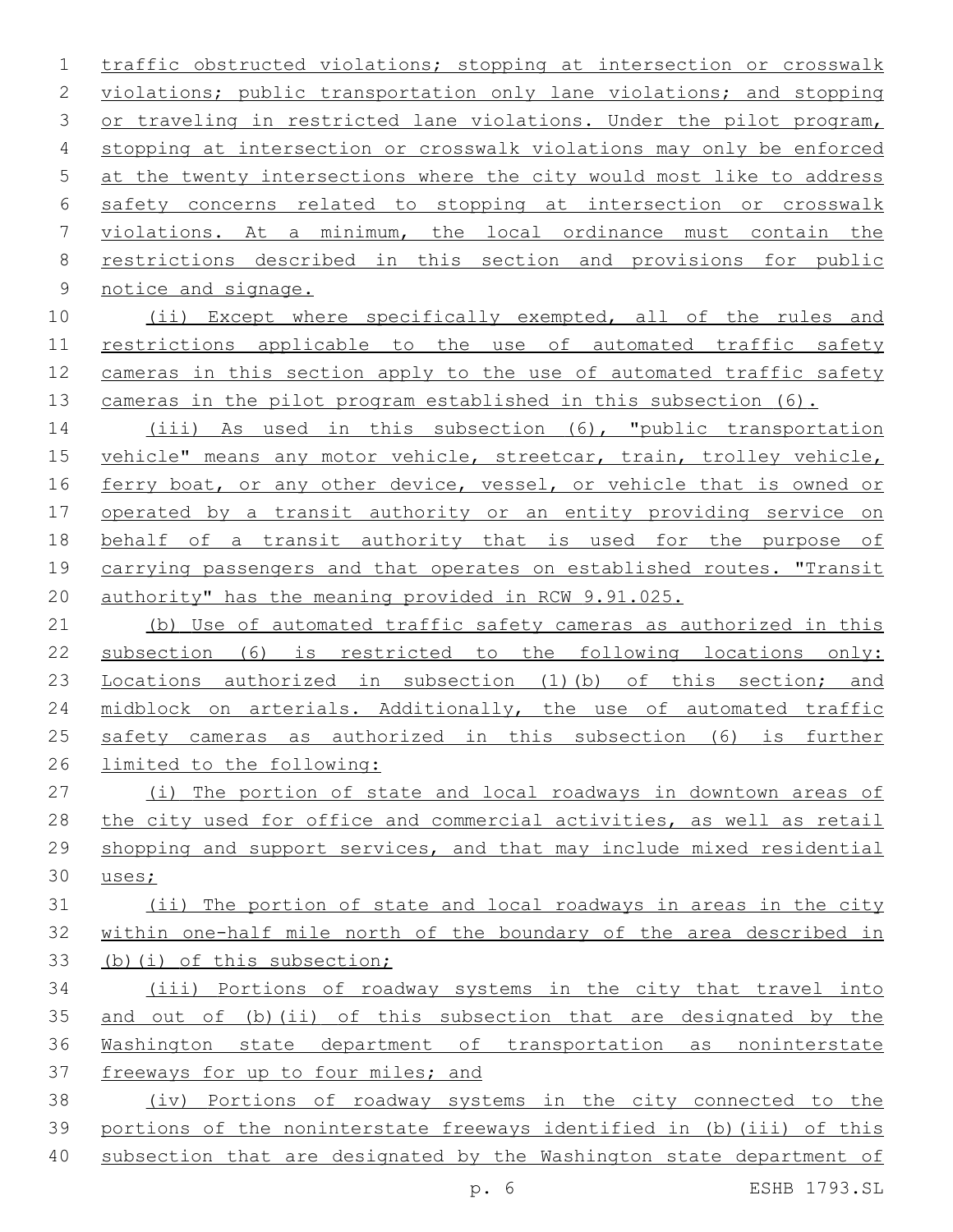transportation as arterial roadways for up to one mile from the

2 intersection of the arterial roadway and the noninterstate freeway.

 (c) However, automated traffic safety cameras may not be used on an on-ramp to an interstate.

 (d) From the effective date of this section through December 31, 2020, a warning notice with no penalty must be issued to the registered owner of the vehicle for a violation generated through the use of an automated traffic safety camera authorized in this subsection (6). Beginning January 1, 2021, a notice of infraction must be issued, in a manner consistent with subsections (1)(e) and (3) of this section, for a violation generated through the use of an automated traffic safety camera authorized in this subsection (6). 13 However, the penalty for the violation may not exceed seventy-five dollars.

 (e) For infractions issued as authorized in this subsection (6), a city with a pilot program shall remit monthly to the state fifty percent of the noninterest money received under this subsection (6) in excess of the cost to install, operate, and maintain the automated traffic safety cameras for use in the pilot program. Money remitted under this subsection to the state treasurer shall be deposited in 21 the Cooper Jones active transportation safety account created in section 2 of this act. The remaining fifty percent retained by the 23 city must be used only for improvements to transportation that support equitable access and mobility for persons with disabilities.

 (f) A transit authority may not take disciplinary action, regarding a warning or infraction issued pursuant to this subsection (6), against an employee who was operating a public transportation vehicle at the time the violation that was the basis of the warning or infraction was detected.

 (g) A city that implements a pilot program under this subsection (6) must provide a preliminary report to the transportation committees of the legislature by June 30, 2022, and a final report by January 1, 2023, on the pilot program that includes the locations chosen for the automated traffic safety cameras used in the pilot program, the number of warnings and traffic infractions issued under the pilot program, the number of traffic infractions issued with respect to vehicles registered outside of the county in which the city is located, the infrastructure improvements made using the penalty moneys as required under (e) of this subsection, an equity analysis that includes any disproportionate impacts, safety, and on